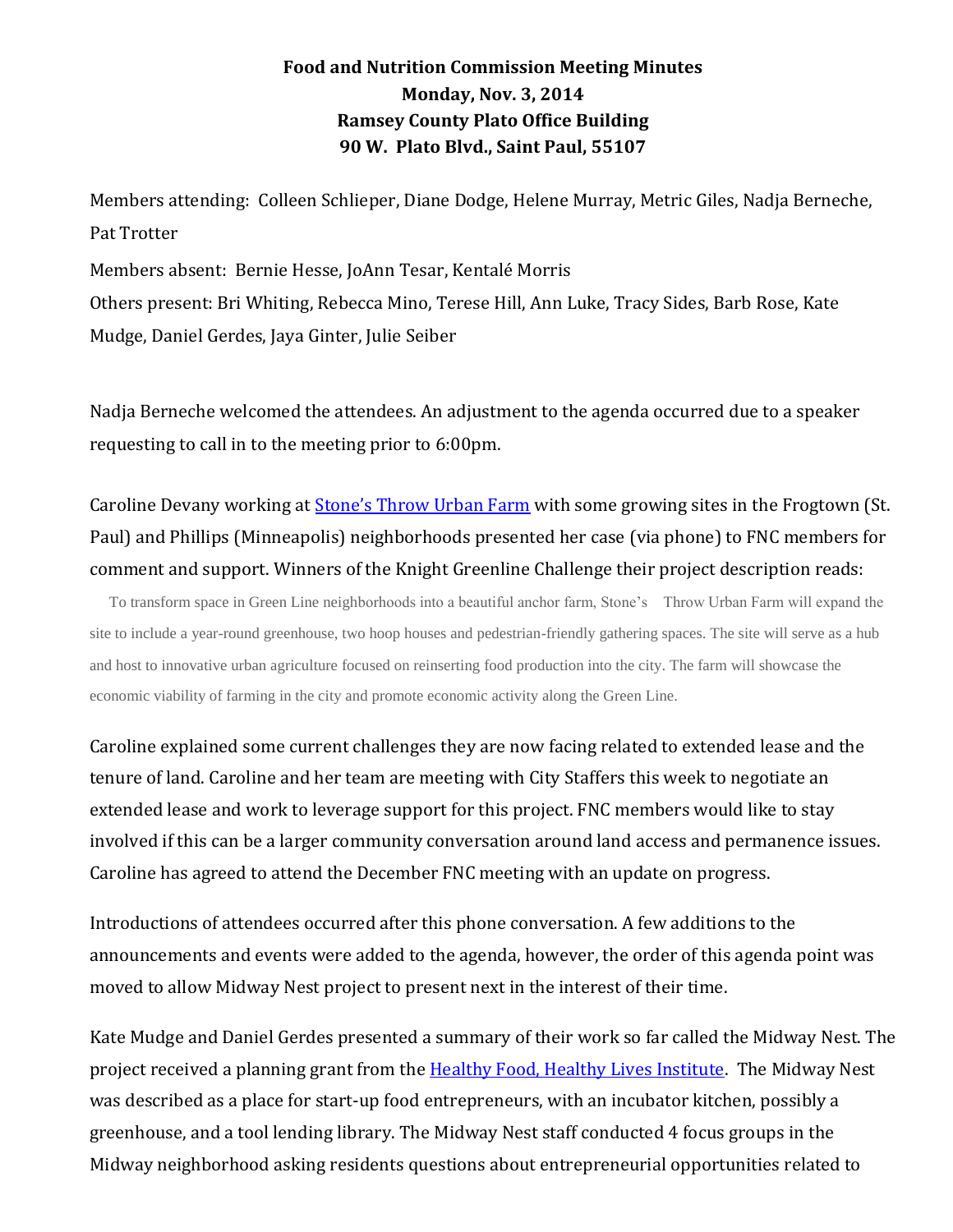food along with questions about what are healthy foods and what are the barriers to accessing healthier food items. Surveys were also sent out to a variety of people within the Twin Cities asking similar questions. Next steps include analyze for potential location for the Midway Nest (needing industrial zoned space) and creation of a business plan/funding sources for this project. The presenters also discuss their plans to hold an Open House and present the survey results back to the community members who provided the responses.

Announcements and updates included:

- An update by those who attended the Food Access Summit 2014: Organize for Equity in Duluth.
- Julie read an email update from Leah Driscoll on the Twin Cities Mobile Market. The bus is ready, the inspections were passed, and now they are waiting for their SNAP application to be processed. They are also working with the state to become a WIC vendor.
- An additional announcement by Tracy Sides: There will be an Open House on November  $18<sup>th</sup>$ from 3-7pm at the [East Side Enterprise Center](http://www.daytonsbluff.org/our-work/esec/) in Saint Paul. Urban Oasis is part of 12 different organizations who will be housed in this location. This location will also be applying to be designated as a <u>Promise Zone.</u> The deadline for this application is November 21, 2014. Urban Oasis hopes the East Side Enterprise Center will be designated as a Promise Zone to help in the application process for the [USDA Food Insecurity Nutrition Incentive grant](http://www.csrees.usda.gov/fo/foodinsecuritynutritionincentive.cfm) opportunity.
- Barb Rose reminded everyone about the upcoming [Overcoming Racism Conference](http://www.overcomingracism.org/2014/home.html) on November 14-15th. There will also be an open and free showing of the documentary, The Garden at 5:30 on the 14th followed by a panel discussion after the showing.
- Helene Murray and Tracy Sides announced their participation in the [FEAST Local Food Network](http://www.local-feast.org/)  [Tradeshow](http://www.local-feast.org/) on November 2nd and 3rd in Rochester. Locally produced value added products from MN, WI, and IA were sold to tradeshow attendees and local buyers and vendors were invited to build the connection to local foods.
- Nadja announced the availability of two documents published by the [Center for Concerned](http://www.ucsusa.org/)  [Scientists:](http://www.ucsusa.org/) *[Healthy Food in Your Community: A toolkit for Policy Change](http://www.ucsusa.org/sites/default/files/attach/2014/10/ucs-food-policy-toolkit-2014.pdf)* and [Science, Democracy,](http://www.ucsusa.org/center-for-science-and-democracy/events/science-democracy-and-a-healthy-food-policy.html)  [and a Healthy Food Policy](http://www.ucsusa.org/center-for-science-and-democracy/events/science-democracy-and-a-healthy-food-policy.html) a report from the Spring 2014 Forum in Minnesota.

An introduction to the Minnesota Food Charter followed. A video from the Food Charter web site presented an overview of the Food Charter and reviewed the document. Homework for members and others is to review the Food Charter document which each received and think of how the FNC work relates. It was noted that the recommendations in the charter fall into similar areas to the